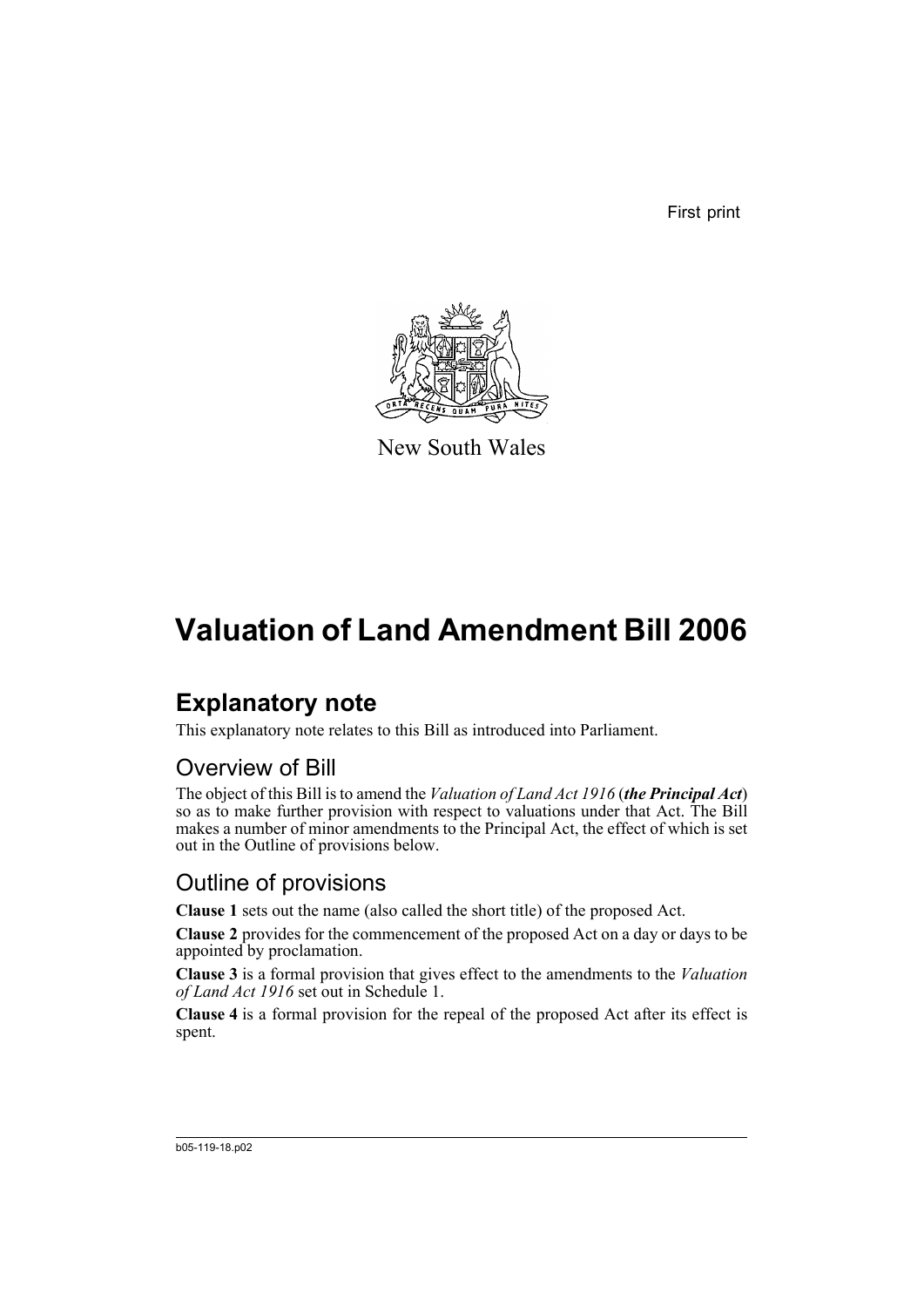Explanatory note

#### **Schedule 1 Amendments**

**Schedule 1 [1]** amends section 14A so as to enable the Valuer-General to make a new valuation of land, on his or her own initiative, at any time. At present, certain land can only be re-valued on the application of a rating or taxing authority.

**Schedule 1 [2]** amends section 14D (1) so as to remove a reference to certain conservation agreements under the *National Parks and Wildlife Act 1974*. Land the subject of such an agreement is not ratable, and therefore does not need to be valued.

**Schedule 1 [3]** amends section 14I so as to bring in to that section, and update, the definition of land that is *Crown lease restricted*. The current definition (contained in section 58F, which is to be repealed by Schedule 1 [12]) includes a number of obsolete references.

**Schedule 1 [4]** amends section 14K so as to ensure that, for the purpose of valuing land, assumptions that can be made about the manner in which other land may be used may also be made about the land being valued.

**Schedule 1 [5]** substitutes section 14M (which provides that allowances for profitable expenditure under Division 3 of Part 1B of the Principal Act are to be excluded in certain circumstances) so as to align its wording to that of section 14V (which provides that allowances for subdivision under Division 4 of Part 1B of the Principal Act are to be excluded in certain circumstances). The substituted section also precludes allowances for profitable expenditure for land where the person by whom the expenditure was incurred no longer owns the land.

**Schedule 1 [6]** substitutes section 14S (which defines *subdivider* for the purposes of Division 4 of Part 1B of the Principal Act) so as to ensure that where a number of allotments are together subdivided into new allotments the definition of *subdivider* will include each person who owned any one of the original allotments.

**Schedule 1 [7] and [8]** amend section 14V (which provides that allowances for subdivision under Division 4 of Part 1B of the Principal Act are to be excluded in certain circumstances) so as to preclude allowances for subdivision for land where the subdivider no longer owns the land.

**Schedule 1 [9]** substitutes sections 28 and 28A:

Proposed section 28 allows a single valuation to be made of any land or stratum that is situated in different districts, and provides for the apportionment of the value so obtained between the parts in each district. The current sections require separate valuations to be made of the different parts.

Proposed section 28A provides for the valuation of land of which part only is ratable or taxable. The current sections do not refer to land of which part only is taxable.

**Schedule 1 [10]** amends section 29 (3A) so as to remove the power of the Valuer-General to fix the time within which persons may object to a valuation. That power is inconsistent with section 35, which specifies the time for lodging an objection is 60 days.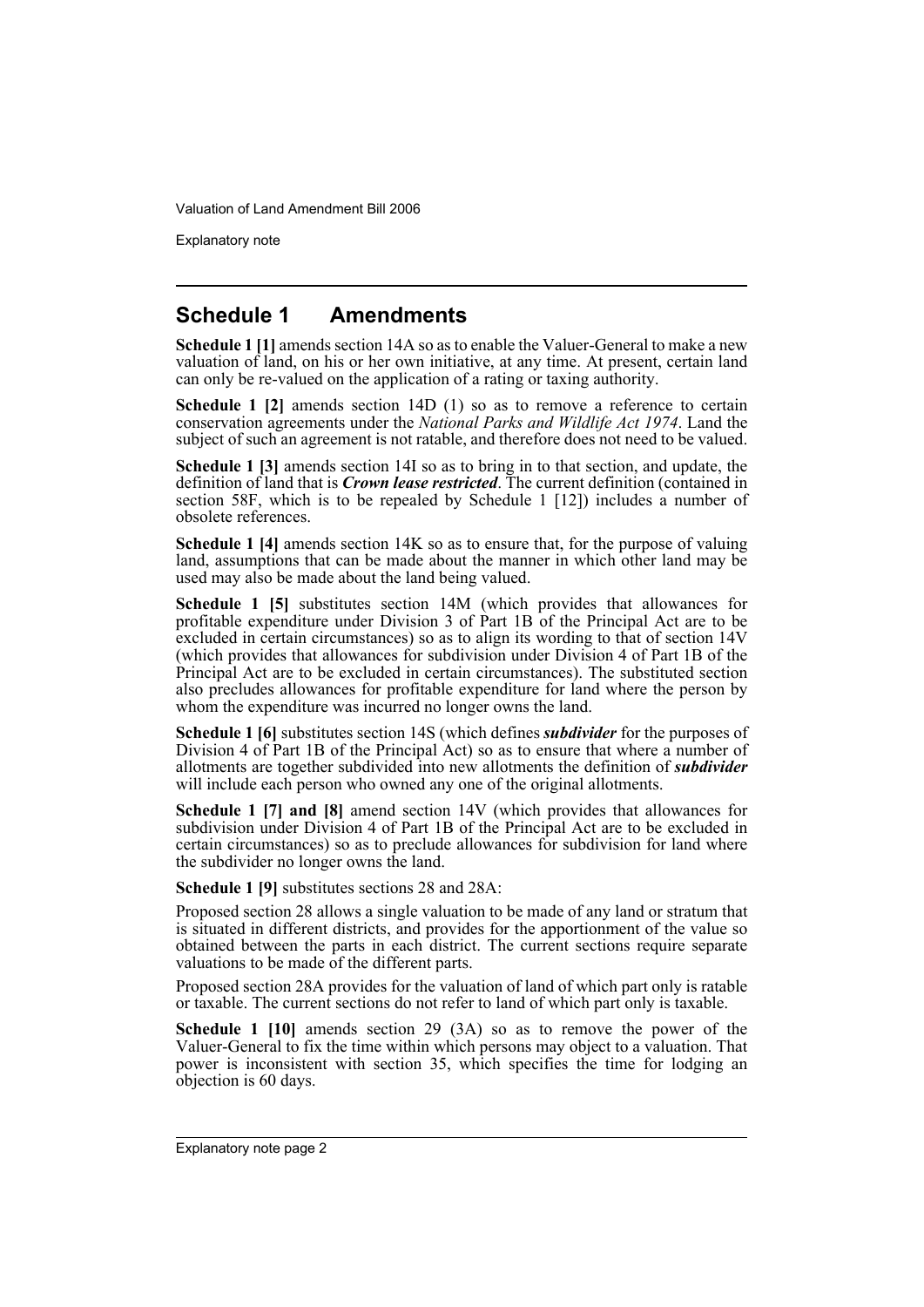Explanatory note

**Schedule 1 [11]** amends section 29 so as to ensure that each person who makes an objection to a valuation of land must notify all other persons to whom a valuation notice is required to be given in relation to that land. At present, the owner of the land does not have such an obligation, and the persons who must be notified include all persons having an estate or interest in the land.

**Schedule 1 [12]** omits section 58F so as to omit provisions that currently require the Valuer-General to furnish certain persons with statements of land rating factors and improved rating factors. This information is redundant given the information that the Valuer-General is required to furnish under section 14I.

**Schedule 1 [13]** amends section 76 so as to authorise the Valuer-General to supply New South Wales public authorities with information about land valuations. The Valuer-General is already authorised to supply such information to Commonwealth public authorities.

**Schedule 1 [14]** amends clause 1 of Schedule 2 so as to enable savings and transitional regulations to be made in connection with the proposed Act.

**Schedule 1 [15]** inserts a new Part 5 into Schedule 2 so as to enact specific savings and transitional provisions in connection with the proposed Act.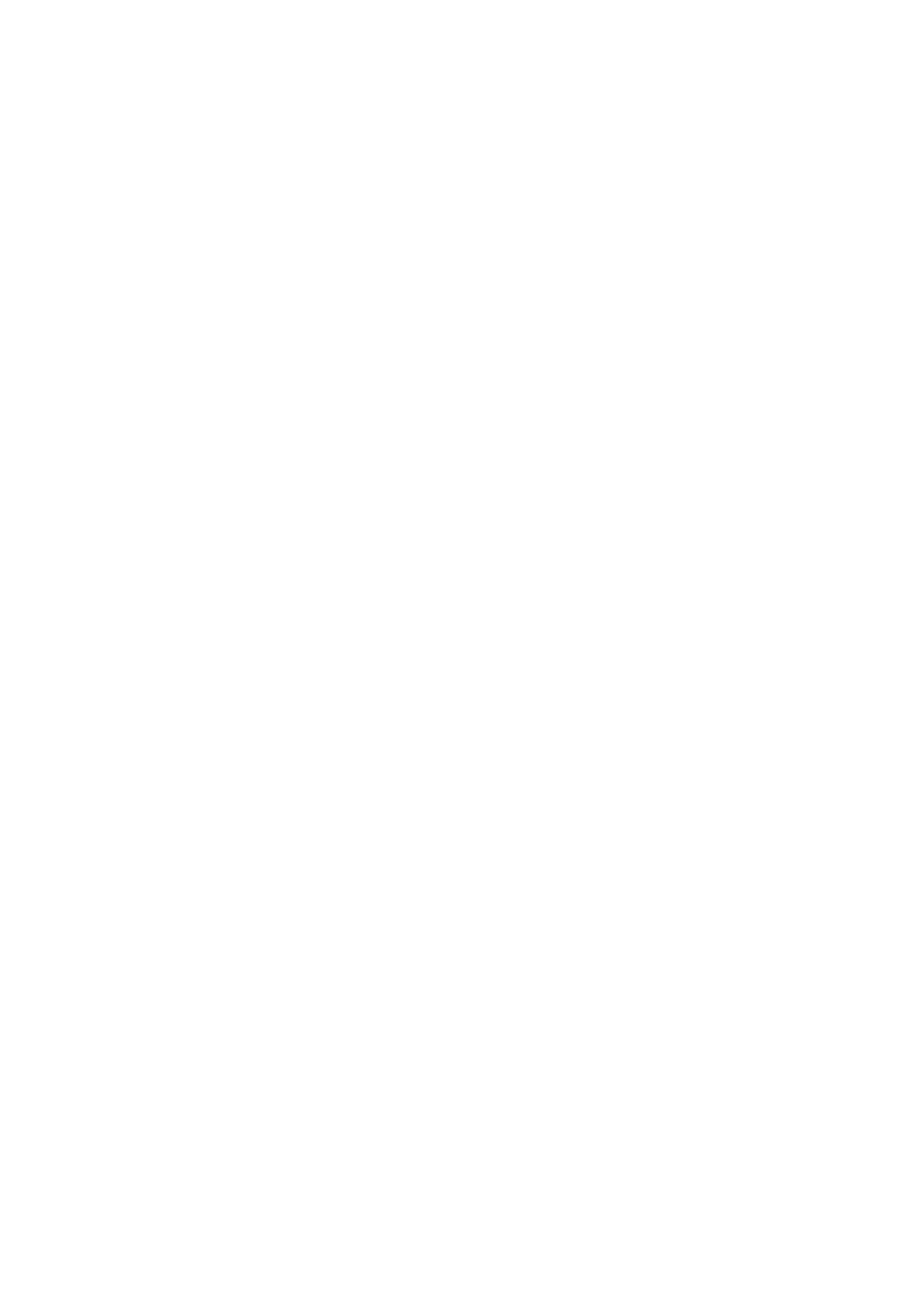First print



New South Wales

# **Valuation of Land Amendment Bill 2006**

## **Contents**

|    |                                              | Page |
|----|----------------------------------------------|------|
| 1. | Name of Act                                  |      |
|    | Commencement                                 |      |
| 3  | Amendment of Valuation of Land Act 1916 No 2 |      |
|    | Repeal of Act                                |      |
|    | Schedule 1 Amendments                        |      |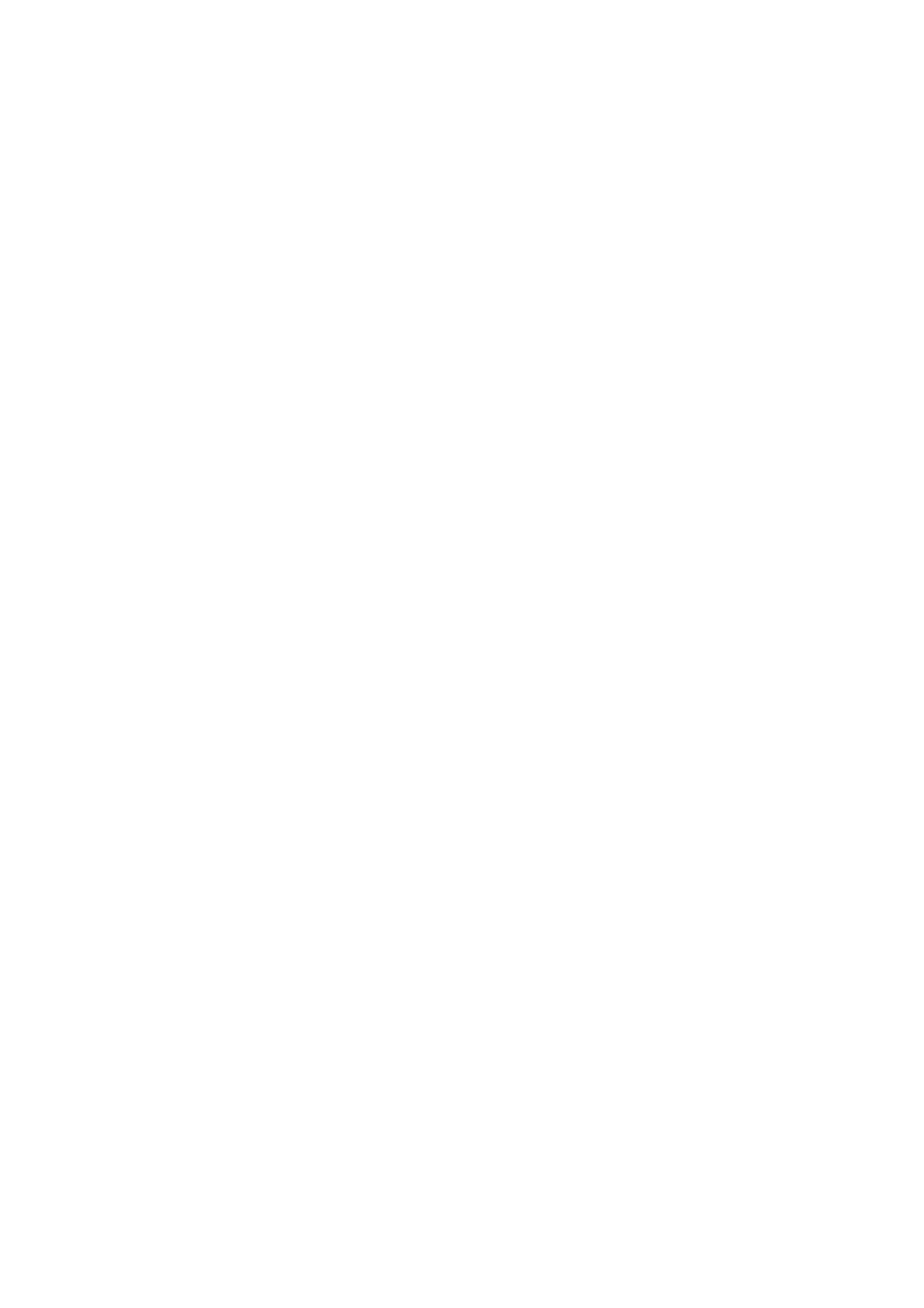

New South Wales

# **Valuation of Land Amendment Bill 2006**

No , 2006

#### **A Bill for**

An Act to amend the *Valuation of Land Act 1916* so as to make further provision with respect to valuations under that Act; and for other purposes.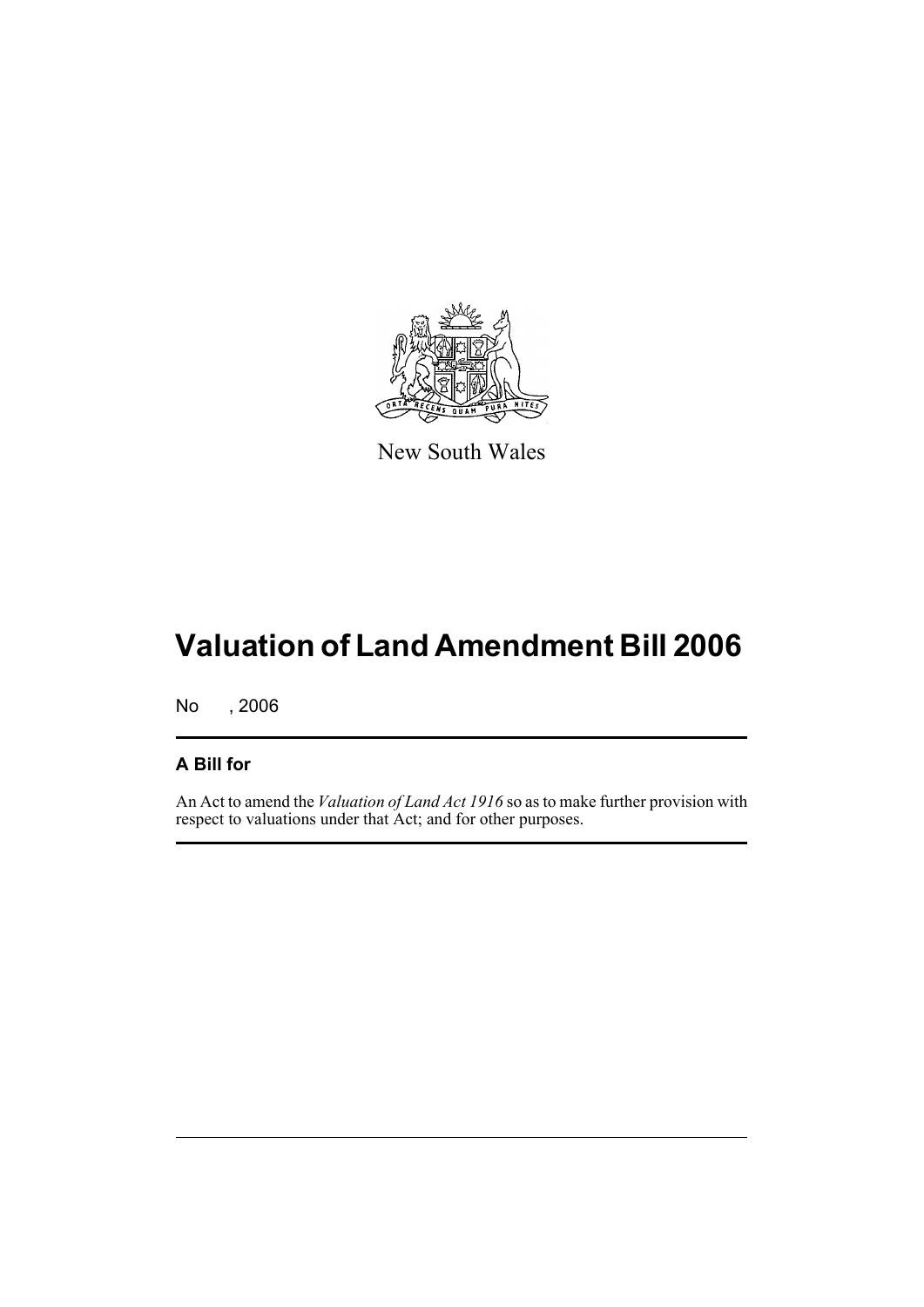|              | The Legislature of New South Wales enacts:                                                                                                                       |          |
|--------------|------------------------------------------------------------------------------------------------------------------------------------------------------------------|----------|
| 1            | Name of Act                                                                                                                                                      | 2        |
|              | This Act is the <i>Valuation of Land Amendment Act 2006</i> .                                                                                                    | 3        |
| $\mathbf{2}$ | <b>Commencement</b>                                                                                                                                              | 4        |
|              | This Act commences on a day or days to be appointed by proclamation.                                                                                             | 5        |
| 3            | <b>Amendment of Valuation of Land Act 1916 No 2</b>                                                                                                              | 6        |
|              | The <i>Valuation of Land Act 1916</i> is amended as set out in Schedule 1.                                                                                       | 7        |
| 4            | <b>Repeal of Act</b>                                                                                                                                             | 8        |
|              | This Act is repealed on the day following the day on which all of the<br>(1)<br>provisions of this Act have commenced.                                           | 9<br>10  |
|              | The repeal of this Act does not, because of the operation of section 30<br>(2)<br>of the <i>Interpretation Act 1987</i> , affect any amendment made by this Act. | 11<br>12 |
|              |                                                                                                                                                                  |          |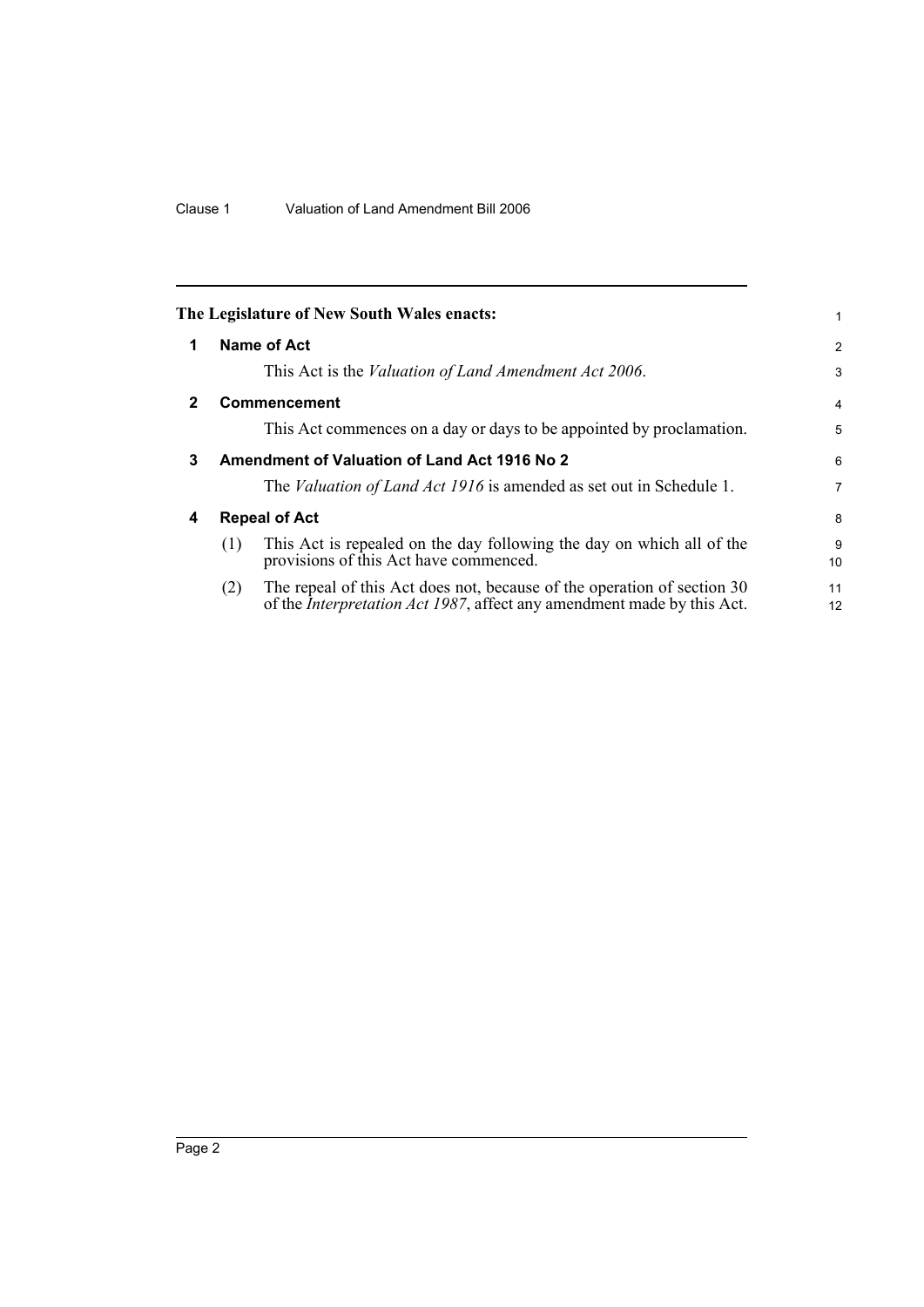Amendments Schedule 1

|     | <b>Schedule 1</b>                                                                                     |     | <b>Amendments</b>                                                                                                                                                               | $\mathbf{1}$                |  |  |
|-----|-------------------------------------------------------------------------------------------------------|-----|---------------------------------------------------------------------------------------------------------------------------------------------------------------------------------|-----------------------------|--|--|
|     |                                                                                                       |     | (Section 3)                                                                                                                                                                     | $\overline{2}$              |  |  |
| [1] | Section 14A Valuer-General to ascertain land values                                                   |     |                                                                                                                                                                                 |                             |  |  |
|     | Omit section 14A (2) and (3). Insert instead:                                                         |     |                                                                                                                                                                                 |                             |  |  |
|     | (2)                                                                                                   |     | The Valuer-General may at any time value any parcel of land,<br>either on his or her own initiative or:                                                                         | 5<br>6                      |  |  |
|     |                                                                                                       | (a) | in the case of lands of the Crown, on the application of the<br>public authority by or on whose behalf the land is held, or                                                     | $\overline{7}$<br>8         |  |  |
|     |                                                                                                       | (b) | in the case of land within the Western Division (including<br>land referred to in paragraph (a)), on the application of the<br>Western Lands Commissioner, or                   | 9<br>10 <sup>°</sup><br>11  |  |  |
|     |                                                                                                       | (c) | in the case of land within the area of a rating or taxing<br>authority (including land referred to in paragraph (a) or<br>(b)), on the application of that authority.           | 12 <sup>2</sup><br>13<br>14 |  |  |
| [2] |                                                                                                       |     | Section 14D Protected archaeological areas, wildlife districts, wildlife<br>refuges and game reserves                                                                           | 15<br>16                    |  |  |
|     | Omit "or a conservation agreement under Division 7 of Part 4 of that Act,"<br>from section $14D(1)$ . |     |                                                                                                                                                                                 |                             |  |  |
| [3] | Section 14I Valuing Crown lease restricted land                                                       |     |                                                                                                                                                                                 |                             |  |  |
|     | Omit section 14I (2). Insert instead:                                                                 |     |                                                                                                                                                                                 |                             |  |  |
|     | (2)                                                                                                   |     | Land is <i>Crown lease restricted</i> if it is subject to any of the<br>following:                                                                                              | 21<br>22                    |  |  |
|     |                                                                                                       | (a) | a lease or licence, or a permit to enclose a road or<br>watercourse, granted under Part 4 of the Crown Lands<br>Act 1989,                                                       | 23<br>24<br>25              |  |  |
|     |                                                                                                       | (b) | an incomplete purchase or permissive occupancy, or a<br>perpetual lease, special lease or term lease, within the<br>meaning of the Crown Lands (Continued Tenures)<br>Act 1989, | 26<br>27<br>28<br>29        |  |  |
|     |                                                                                                       | (c) | a lease under the <i>Forestry Act 1916</i> ,                                                                                                                                    | $\mathbf{1}$                |  |  |
|     |                                                                                                       | (d) | in the case of lands of the Crown, a lease of a class or<br>description prescribed by the regulations.                                                                          | $\overline{c}$<br>3         |  |  |
| [4] | land                                                                                                  |     | Section 14K Assumption as to physical condition and manner of use of                                                                                                            | 4<br>5                      |  |  |
|     | Omit "any other land" wherever occurring in section $14K(1)$ (b) and (2) (b).                         |     |                                                                                                                                                                                 |                             |  |  |
|     | Insert instead "the land, and any other land,".                                                       |     |                                                                                                                                                                                 |                             |  |  |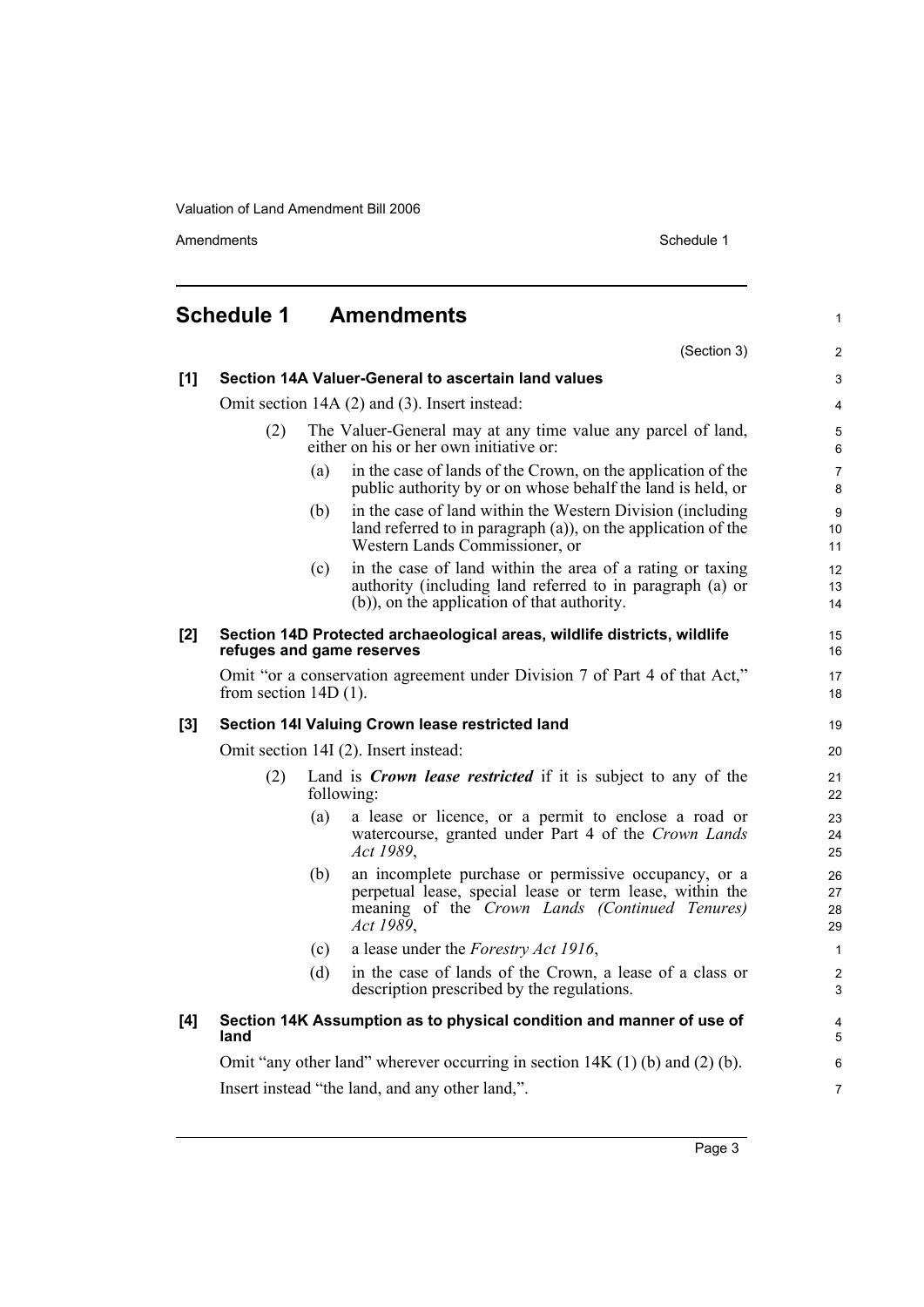Schedule 1 Amendments

|     | <b>Section 14M</b> |                                                                                                                                                                                                                                                                     | 8                              |
|-----|--------------------|---------------------------------------------------------------------------------------------------------------------------------------------------------------------------------------------------------------------------------------------------------------------|--------------------------------|
|     |                    | Omit the section. Insert instead:                                                                                                                                                                                                                                   | 9                              |
| 14M |                    | <b>Exclusion of allowances in certain circumstances</b>                                                                                                                                                                                                             | 10                             |
|     | (1)                | For the purposes of the <i>Land Tax Management Act 1956</i> , the land<br>value of a parcel of land is taken not to include an allowance for<br>profitable expenditure in respect of any land tax year:                                                             | 11<br>12<br>13                 |
|     |                    | if the owner of the land was not the owner of the land when<br>(a)<br>the profitable expenditure was incurred, or                                                                                                                                                   | 14<br>15                       |
|     |                    | if the profitable expenditure was incurred by an occupier<br>(b)<br>or lessee of the land, and the occupancy or lease has been<br>transferred or surrendered or has expired since that<br>expenditure was incurred, or                                              | 16<br>17<br>18<br>19           |
|     |                    | in the case of land zoned or otherwise designated for use<br>(c)<br>for any purpose (other than rural or non-urban purposes)<br>under a planning instrument, if any building or structure<br>has been erected or any works have been carried out on the<br>land, or | 20<br>21<br>22<br>23<br>24     |
|     |                    | if the profitable expenditure was incurred more than<br>(d)<br>15 years before the date by reference to which the land<br>value is being determined, or                                                                                                             | 25<br>26<br>27                 |
|     |                    | if, as at 31 December before the beginning of that year, the<br>(e)<br>parcel of land was no longer owned by the person by<br>whom the profitable expenditure was incurred,                                                                                         | 28<br>29<br>30                 |
|     |                    | and land tax under that Act is to be assessed and levied<br>accordingly.                                                                                                                                                                                            | $\mathbf{1}$<br>$\overline{2}$ |
|     | (2)                | For the purposes of the <i>Local Government Act 1993</i> , the land<br>value of a parcel of land is taken not to include an allowance for<br>profitable expenditure in respect of any rating year:                                                                  | 3<br>4<br>5                    |
|     |                    | if the owner of the land was not the owner of the land when<br>(a)<br>the profitable expenditure was incurred, or                                                                                                                                                   | 6<br>7                         |
|     |                    | if the profitable expenditure was incurred by an occupier<br>(b)<br>or lessee of the land, and the occupancy or lease has been<br>transferred or surrendered or has expired since that<br>expenditure was incurred, or                                              | 8<br>9<br>10<br>11             |
|     |                    | in the case of land zoned or otherwise designated for use<br>(c)<br>for any purpose (other than rural or non-urban purposes)<br>under a planning instrument, if any building or structure<br>has been erected or any works have been carried out on the<br>land, or | 12<br>13<br>14<br>15<br>16     |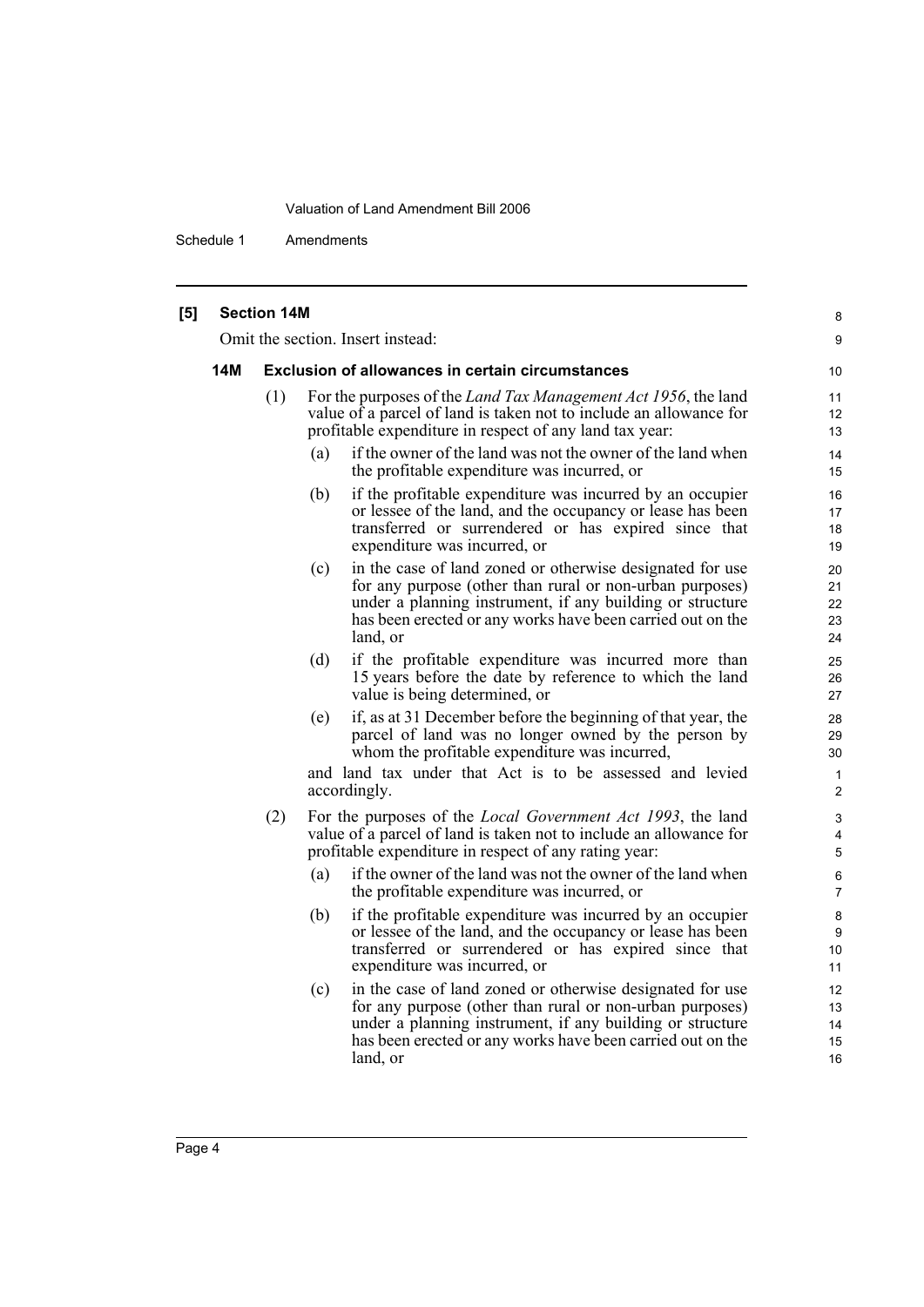Amendments Schedule 1

|     |                     | (d) | if the profitable expenditure was incurred more than<br>15 years before the date by reference to which the land<br>value is being determined, or                                                                                                                  | 17<br>18<br>19                    |
|-----|---------------------|-----|-------------------------------------------------------------------------------------------------------------------------------------------------------------------------------------------------------------------------------------------------------------------|-----------------------------------|
|     |                     | (e) | if, as at 30 June before the beginning of that year, the<br>parcel of land was no longer owned by the person by<br>whom the profitable expenditure was incurred,                                                                                                  | 20<br>21<br>22                    |
|     |                     |     | and rates and charges under that Act are to be assessed and levied<br>accordingly.                                                                                                                                                                                | 23<br>24                          |
| [6] | <b>Section 14S</b>  |     |                                                                                                                                                                                                                                                                   | 25                                |
|     |                     |     | Omit the section. Insert instead:                                                                                                                                                                                                                                 | 26                                |
|     | <b>14S</b>          |     | Definition of "subdivider"                                                                                                                                                                                                                                        | 27                                |
|     |                     |     | In this Division, <i>subdivider</i> , in relation to a lot in a deposited<br>plan, means:                                                                                                                                                                         | 28<br>29                          |
|     |                     | (a) | the person who, either alone or with any other person,<br>owned the whole of the land comprising the lots in the plan<br>immediately before registration of the plan, or                                                                                          | 1<br>$\overline{\mathbf{c}}$<br>3 |
|     |                     | (b) | if, immediately before registration of the plan, the land<br>referred to in paragraph (a) comprised two or more parcels,<br>any person who, either alone or with any other person,<br>owned the whole of the land comprising any one or more<br>of those parcels. | 4<br>5<br>6<br>7<br>8             |
| [7] | circumstances       |     | Section 14V Exclusion of subdivision allowances in certain                                                                                                                                                                                                        | 9<br>10                           |
|     |                     |     | Insert at the end of section $14V(1)(b)$ :                                                                                                                                                                                                                        | 11                                |
|     |                     |     | or                                                                                                                                                                                                                                                                | 12                                |
|     |                     | (c) | if, as at 31 December before the beginning of that year, the<br>parcel of land was no longer owned by the subdivider,                                                                                                                                             | 13<br>14                          |
| [8] | Section 14V (2) (c) |     |                                                                                                                                                                                                                                                                   | 15                                |
|     |                     |     | Insert at the end of section $14V(2)(b)$ :                                                                                                                                                                                                                        | 16                                |
|     |                     |     | or                                                                                                                                                                                                                                                                | 17                                |
|     |                     | (c) | if, as at 30 June before the beginning of that year, the<br>parcel of land was no longer owned by the subdivider,                                                                                                                                                 | 18<br>19                          |
|     |                     |     |                                                                                                                                                                                                                                                                   |                                   |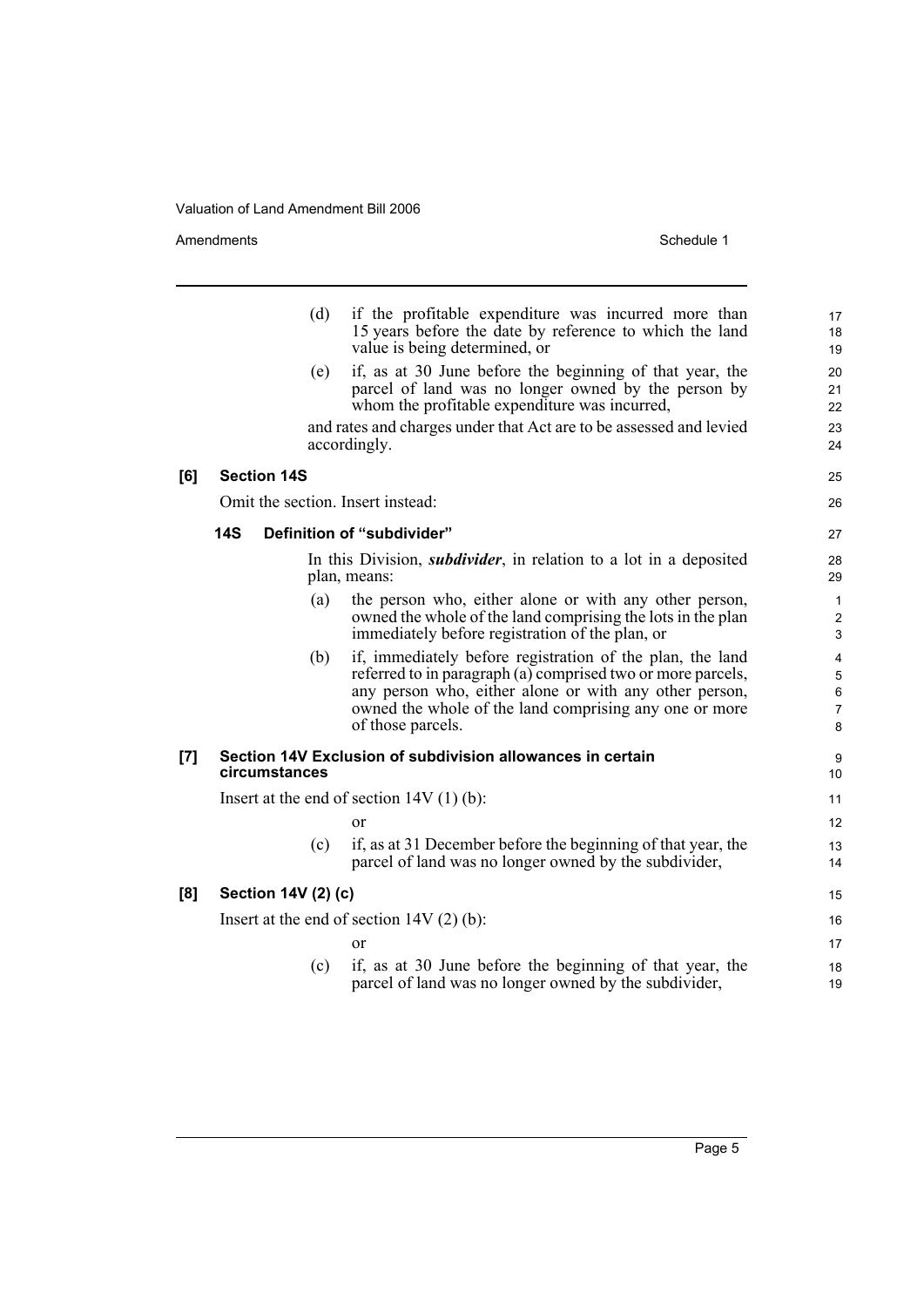Schedule 1 Amendments

| [9]    |                                             |                   | Sections 28 and 28A                                                                                                                                                                                                                                                                | 1                                             |  |
|--------|---------------------------------------------|-------------------|------------------------------------------------------------------------------------------------------------------------------------------------------------------------------------------------------------------------------------------------------------------------------------|-----------------------------------------------|--|
|        |                                             |                   | Omit the sections. Insert instead:                                                                                                                                                                                                                                                 | $\overline{2}$                                |  |
|        | 28                                          |                   | Land or stratum in two or more districts                                                                                                                                                                                                                                           | 3                                             |  |
|        |                                             | (1)               | If different parts of any land or stratum in respect of which one<br>valuation would otherwise be made under this Act are situated in<br>different districts, the value of the land or stratum is to be<br>apportioned so as to show the value of each part.                       | 4<br>$\sqrt{5}$<br>$\,6\,$<br>$\overline{7}$  |  |
|        |                                             | (2)               | The value of each part is to bear the same proportion to the value<br>of the whole as the area of each part bears to the area of the whole.                                                                                                                                        | 8<br>9                                        |  |
|        | 28A                                         |                   | Land of which part only is ratable or taxable                                                                                                                                                                                                                                      | 10                                            |  |
|        |                                             |                   | If land in respect of which one valuation would otherwise be<br>made under this Act is ratable or taxable as to part only, the part<br>that is ratable or taxable is to be separately valued.                                                                                      | 11<br>12<br>13                                |  |
| $[10]$ |                                             |                   | Section 29 Notice of valuations to owner                                                                                                                                                                                                                                           | 14                                            |  |
|        |                                             |                   | Omit "within such time as is stated in such notice" from section 29 (3A).                                                                                                                                                                                                          | 15                                            |  |
| $[11]$ | Section 29 (3B)                             |                   |                                                                                                                                                                                                                                                                                    |                                               |  |
|        | Omit the subsection. Insert instead:        |                   |                                                                                                                                                                                                                                                                                    |                                               |  |
|        |                                             | (3B)              | A person who objects to a valuation must notify each other<br>person to whom notice of the valuation is required to be given<br>under subsection $(1)$ :                                                                                                                           | 18<br>19<br>20                                |  |
|        |                                             |                   | of the fact that he or she has made such an objection, and<br>(a)                                                                                                                                                                                                                  | 21                                            |  |
|        |                                             |                   | (b)<br>of the reasons for which he or she has made the objection.                                                                                                                                                                                                                  | 22                                            |  |
| $[12]$ | Crown                                       |                   | Section 58F Land rating factors-certain classes of lease from the                                                                                                                                                                                                                  | 23<br>24                                      |  |
|        |                                             | Omit the section. |                                                                                                                                                                                                                                                                                    | 25                                            |  |
| $[13]$ | Section 76 Copies of entries to be supplied |                   |                                                                                                                                                                                                                                                                                    |                                               |  |
|        | Insert before section $76(2)$ :             |                   |                                                                                                                                                                                                                                                                                    |                                               |  |
|        |                                             | (1)               | The Valuer-General may supply information as to valuations to<br>any public authority (including any Government department) in<br>the manner and to the extent and on the terms mutually agreed<br>upon between the Valuer-General and the public authority or<br>Department Head. | $\mathbf{1}$<br>$\overline{c}$<br>3<br>4<br>5 |  |